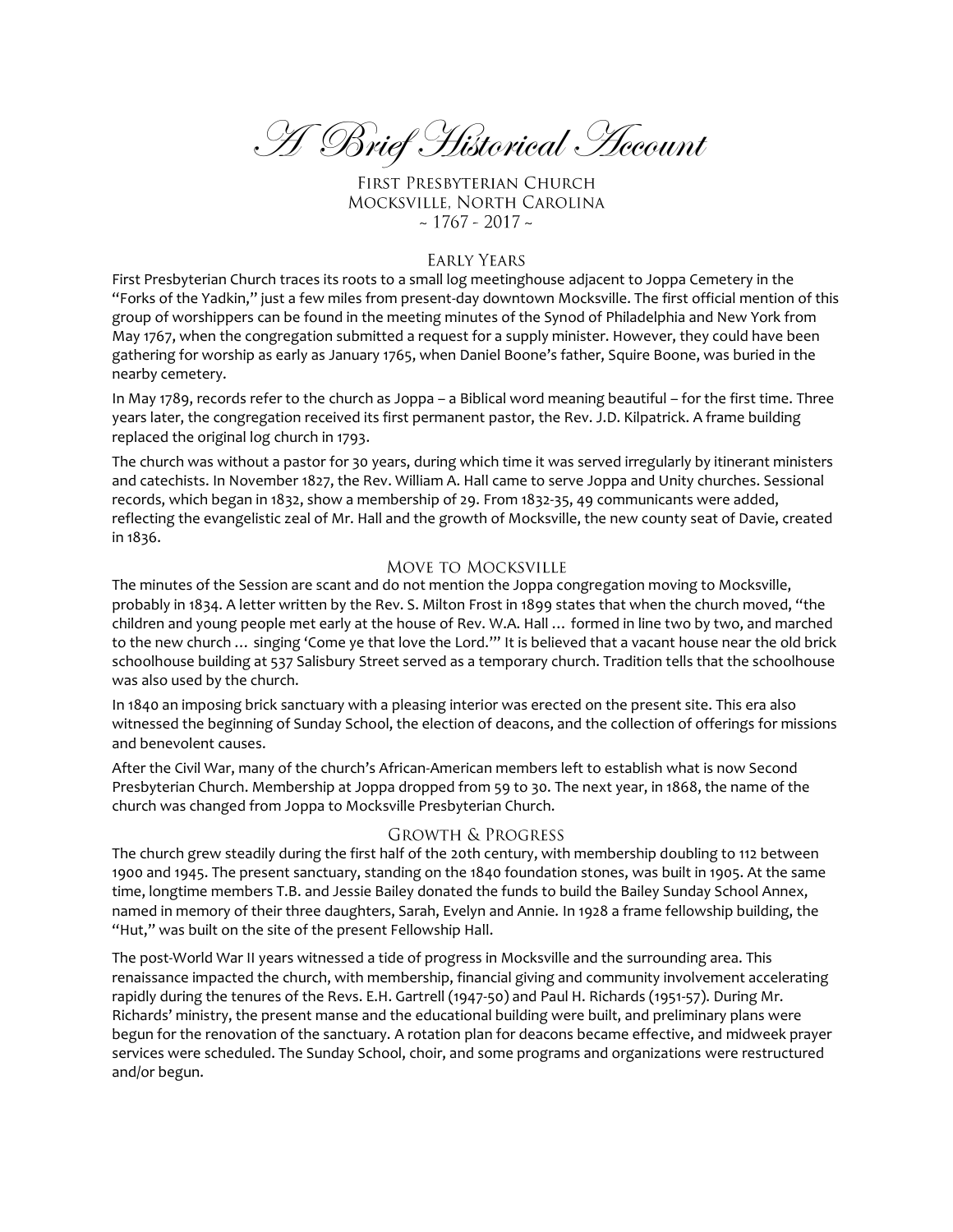The Rev. William F. Long became pastor and choir director of the church Jan. 1, 1958. The renovation of the sanctuary and the chancel-area addition were completed the same year, and renovations were made to the Hut. An Outreach Committee functioned, and the congregation voted to adopt a rotation plan for elders. A significant development in the benevolent program of the church began in 1959 when the congregation voted to assume one-third salary support for a missionary couple. Today, the church designates a yearly missions offering toward the support of Les and Cindy Morgan in Bangladesh and Leisa Wagstaff in South Sudan.

In 1962 the Rev. James E. Ratchford was installed as pastor. During Mr. Ratchford's ministry, a children's message became part of the Sunday worship service, an evening fellowship for grades 4-6 was organized, and a Maundy Thursday Communion Service and the receiving of new communicant members became part of the Holy Week services. For several months in 1963-64, the church sponsored a Cuban refugee couple. In 1967, a spacious Fellowship Hall was built to replace the Hut.

First Presbyterian celebrated its 200th anniversary in 1967 with a week of special worship services, a historical pageant, and dinner on the grounds, among other activities. Four of the five living former pastors participated in the celebration, including the Revs. W.I. Howell (1932-35), W.C. Cooper (1936-43), Paul H. Richards (1951-57), and William F. Long (1958-62).

### THE RICHARDSON YEARS

In January 1970, the Rev. Leland A. Richardson became pastor of First Presbyterian. His ministry represented more than a quarter-century of growth and progress for the church and its total program of Christian witness. Membership and financial giving increased, the physical building was updated and improved, and world and local mission work were prioritized.

In 1972 the church purchased a custom-built pipe organ for the sanctuary. The console was later moved to the left side of the chancel area to provide room for enlarging the choir seating area. Thirty years later, the console and piano were moved again, this time to the right side of the chancel, to allow the choir seating to be repositioned facing the congregation.

The sanctuary was air conditioned in 1977, and soon afterward pew cushions were purchased and the first sound system installed. A Capital Funds Campaign initiated in 1987 was used for redecorating Sunday School facilities, updating lighting and air conditioning, and renovating spaces for a new office and choir room.

Several changes were made in church leadership during Mr. Richardson's tenure, as well. In 1972, Ethel Mando became the first woman to be voted into church office. The congregation adopted the Unicameral System and discontinued the Board of Deacons in 1975.

In 1980, the congregation sponsored a young Laotian refugee couple and their baby daughter, providing them a furnished home and any assistance they needed to start a new life in the United States. Four years later, the church sponsored a Cambodian family with four small children, and in 1986 and 1987 assisted two more families.

Continuing the church's involvement in missions, the congregation joined with several area churches in 1990 to help electrify and repair a small hospital in Mwandi, Zambia. First Presbyterian raised about \$10,000 for supplies, and later raised \$12,000 to send four members – Terry and Sandra Johnson, Joe Hemrick, and Sandie Greene – to work on the hospital. In August 1992 the congregation assisted Terry Johnson and Joe Hemrick to return to Mwandi to plan for an additional project.

First Presbyterian Church celebrated its 225th anniversary in October 1992 with special worship services, receptions, a historical pageant, the renovation of the Church Parlor, and the publication of a cookbook. Several former ministers and members of Presbytery participated in the activities, including the Revs. William Long, Leland Richardson and Paul Richards; General Presbyter John M. Handley; and Ruling Elder Price H. Gwynn, former moderator of the General Assembly.

At the eleven o'clock worship service on Jan. 19, 1997, the Rev. Leland A. Richardson announced that he was retiring from active ministry effective June 30. His 27-year pastorate of First Presbyterian Church, the longest in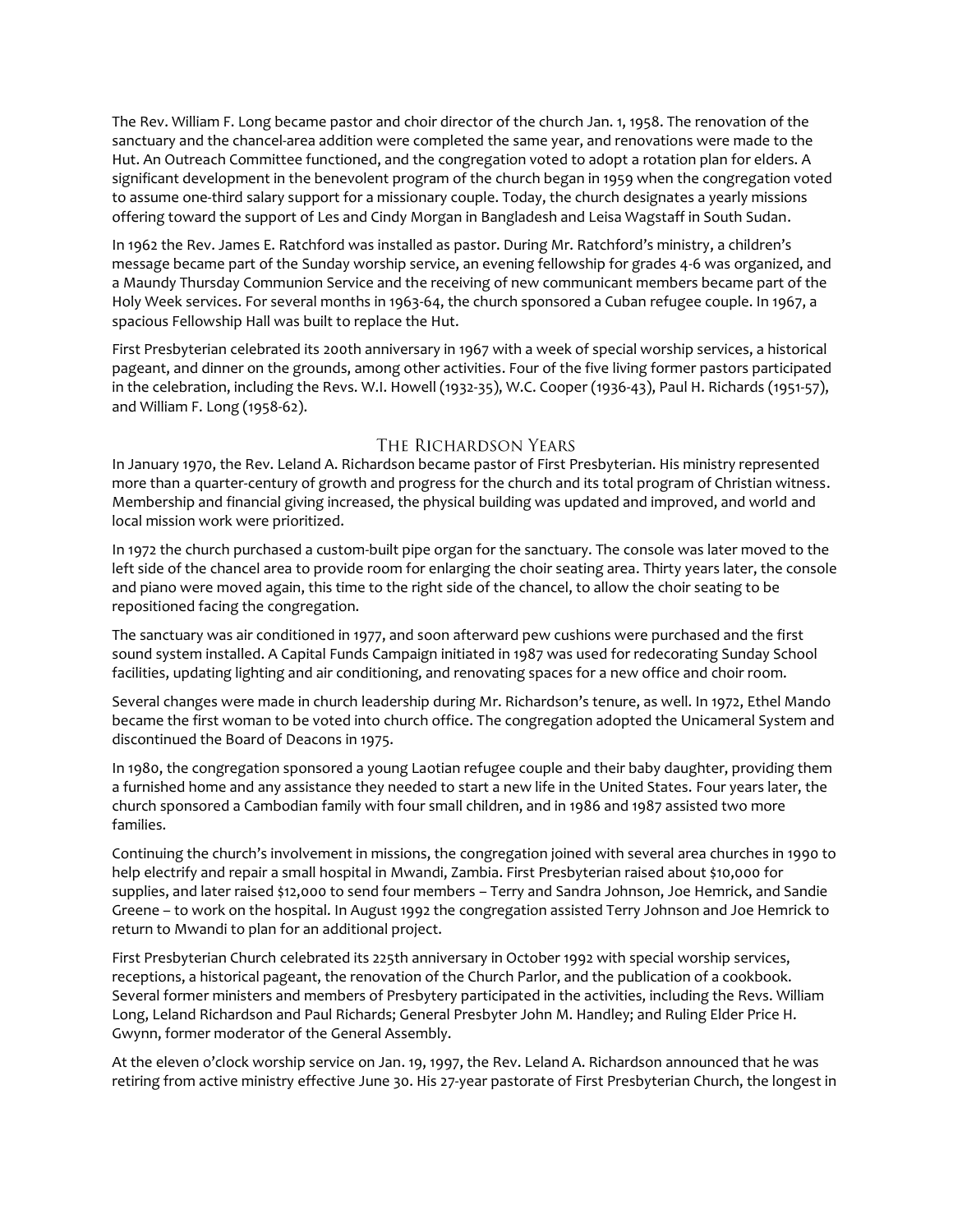its history, had been a successful and rewarding experience for him and the congregation, as well as the community.

# **ENTERING THE 21ST CENTURY**

After Mr. Richardson's retirement, the pulpit was filled by interim ministers, including the Revs. Jamie B. Pharr and William F. Long. The Rev. Neal Carter became the 24th permanent pastor of First Presbyterian Church in August 1998. In 1999, the first phase of a Capital Funds Campaign resulted in a new roof on the fellowship hall, an updated sound system, new paint and carpeting in the sanctuary and a major overhaul of the pipe organ. The second phase, completed in 2002, added an elevator and bathrooms. An after-school tutoring program in conjunction with Mocksville Elementary School began in 2000. Also that year, Mr. Richardson was honored with the title of "Pastor Emeritus."

Mr. Carter left the church in June 2004 for a new call in Laurinburg, N.C. The Rev. Kurt Johnston served as interim pastor from September 2004 until November 2006. This period saw increased activity in the church's mission work, with a return trip to Mwandi, two Hurricane Katrina relief efforts in Alabama and Mississippi, and countless local deeds performed by various members of the congregation. In addition, the church was instrumental in the creation of the Advocacy Center of Davie County. The congregation continues to support the organization today with monthly financial donations and the use of office space in the manse.

The Rev. Paul Seelman was installed as pastor of First Presbyterian in November 2006. In 2008, the church began hosting monthly community breakfasts, with proceeds going to local outreach programs and charities. The same year, First Presbyterian Church Preschool was established, offering a half-day program for children ages 3 through 5 years old. Mission trips were made by members to South Dakota and Louisiana. The church also witnessed in 2008 the dedication of the Rev. Leland A. Richardson Library and Media Center, located on the ground floor near the pastor's study.

## PRESENT DAY

The Rev. Dana Fruits was hired as the church's interim pastor in October 2011. She held that role until September 2013, at which time she became the first female permanent pastor in the history of First Presbyterian Church. During her pastorate, the church has continued its Christian witness through worship, stewardship, outreach and fellowship.

An ongoing Capital Funds Campaign has brought several changes to the physical plant in the past three years, including the installation of a new organ console, renovation of the fellowship hall kitchen, replacement of the fellowship hall roof, and other roof repairs. In addition, the congregation recently dedicated a Sonata Digital Carillon Bell System, which was given by Jack and Dorothy Corriher in memory of Dorothy's late husband, Joe Hemrick. Now the beautiful chimes in the bell tower share the love of Jesus with our community. The congregation continues to extend a helping hand to numerous charitable and civic-minded organizations through monthly community breakfasts, the provision of office space in the manse for the Advocacy Center of Davie County and Habitat for Humanity, and other service projects.

We have also witnessed spiritual and educational growth within our church over the past few years. There are now weekly Bible studies and prayer groups, as well as a Milestones Ministry program for children and youth. The Chancel Choir and Bells of Praise continue to add inspirational music to our worship service. Shepherd teams have been developed so that every member of the congregation is connected to an elder on the Session.

To coincide with the church's 250th anniversary, the Session approved a long-term mission project in conjunction with Living Waters for the World. Using generous contributions from the congregation, six church members recently attended training in Oxford, Mississippi, to learn how to install water filtration systems. This same team will go overseas – possibly to the Yucatan – to bring clean water to those who need it. So as our forebears came across the ocean and settled along the Yadkin River, the congregation of First Presbyterian will continue to provide water, the source of all life, to others. As Jesus said in John 4:13, "Whoever drinks of this water will thirst again, but whoever drinks of the water that I shall give him will never thirst."